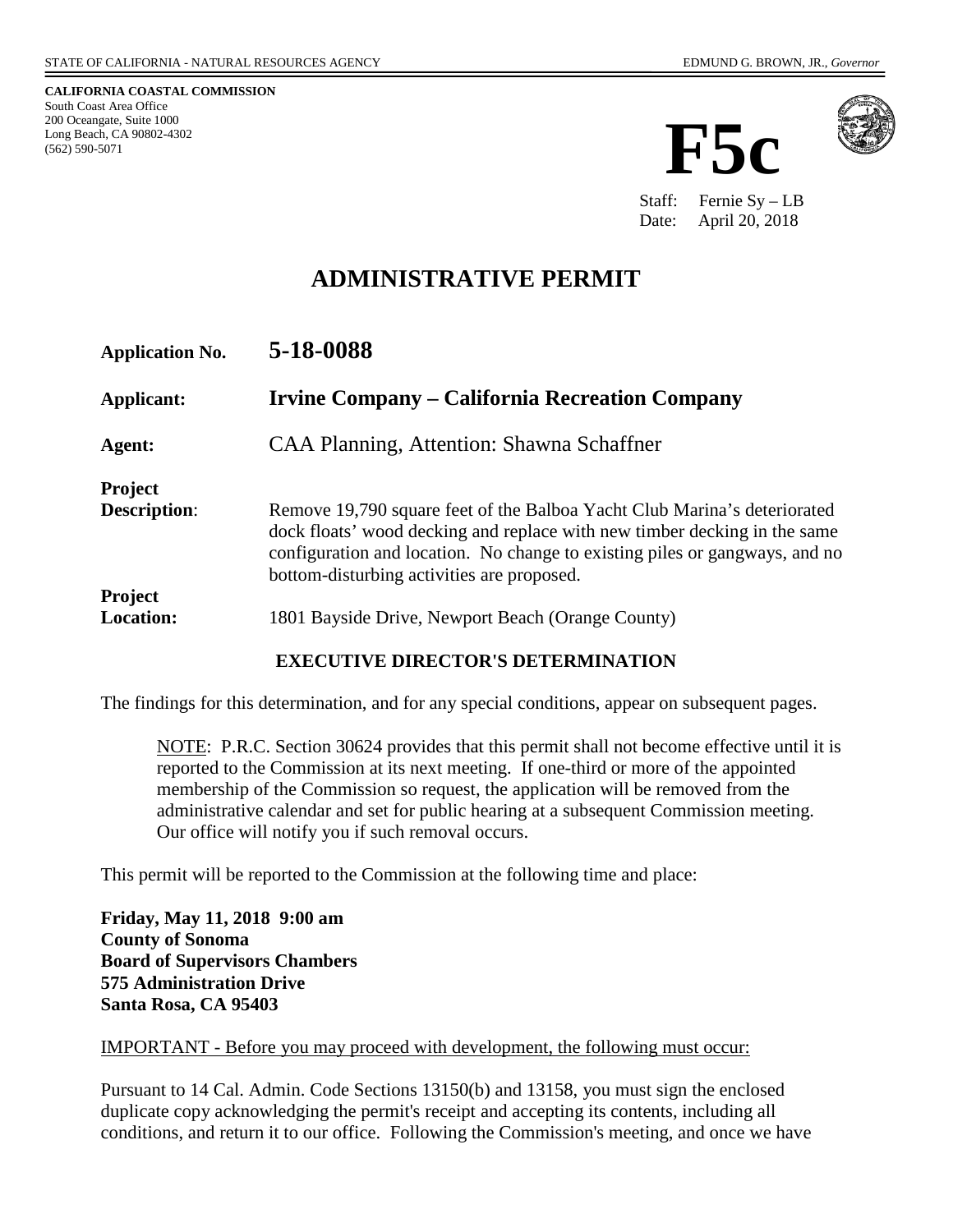5-18-0088 (Irvine Company) Administrative Permit

received the signed acknowledgement and evidence of compliance with all special conditions, we will send you a Notice of Administrative Permit Effectiveness.

#### **BEFORE YOU CAN OBTAIN ANY LOCAL PERMITS AND PROCEED WITH DEVELOPMENT, YOU MUST HAVE RECEIVED BOTH YOUR ADMINISTRATIVE PERMIT AND THE NOTICE OF PERMIT EFFECTIVENESS FROM THIS OFFICE.**

 JOHN AINSWORTH Executive Director

 By: Fernie Sy Title: Coastal Program Analyst

# **STANDARD CONDITIONS**

This permit is granted subject to the following standard conditions:

- 1. **Notice of Receipt and Acknowledgment.** The permit is not valid and development shall not commence until a copy of the permit, signed by the permittee or authorized agent, acknowledging receipt of the permit and acceptance of the terms and conditions, is returned to the Commission office.
- 2. **Expiration.** If development has not commenced, the permit will expire two years from the date the Commission voted on the application. Development shall be pursued in a diligent manner and completed in a reasonable period of time. Application for extension of the permit must be made prior to the expiration date.
- 3. **Interpretation.** Any questions of intent or interpretation of any term or condition will be resolved by the Executive Director or the Commission.
- 4. **Assignment.** The permit may be assigned to any qualified person, provided assignee files with the Commission an affidavit accepting all terms and conditions of the permit.
- 5. **Terms and Conditions Run with the Land.** These terms and conditions shall be perpetual, and it is the intention of the Commission and the permittee to bind all future owners and possessors of the subject property to the terms and conditions.

#### **SPECIAL CONDITIONS: SEE PAGES FIVE THROUGH EIGHT.**

#### **EXECUTIVE DIRECTOR'S DETERMINATION (continued):**

The Executive Director hereby determines that the proposed development is a category of development, which, pursuant to PRC Section 30624, qualifies for approval by the Executive Director through the issuance of an Administrative Permit. Subject to Standard and Special Conditions as attached, said development is in conformity with the provisions of Chapter 3 of the Coastal Act of 1976 and will not have any significant impacts on the environment within the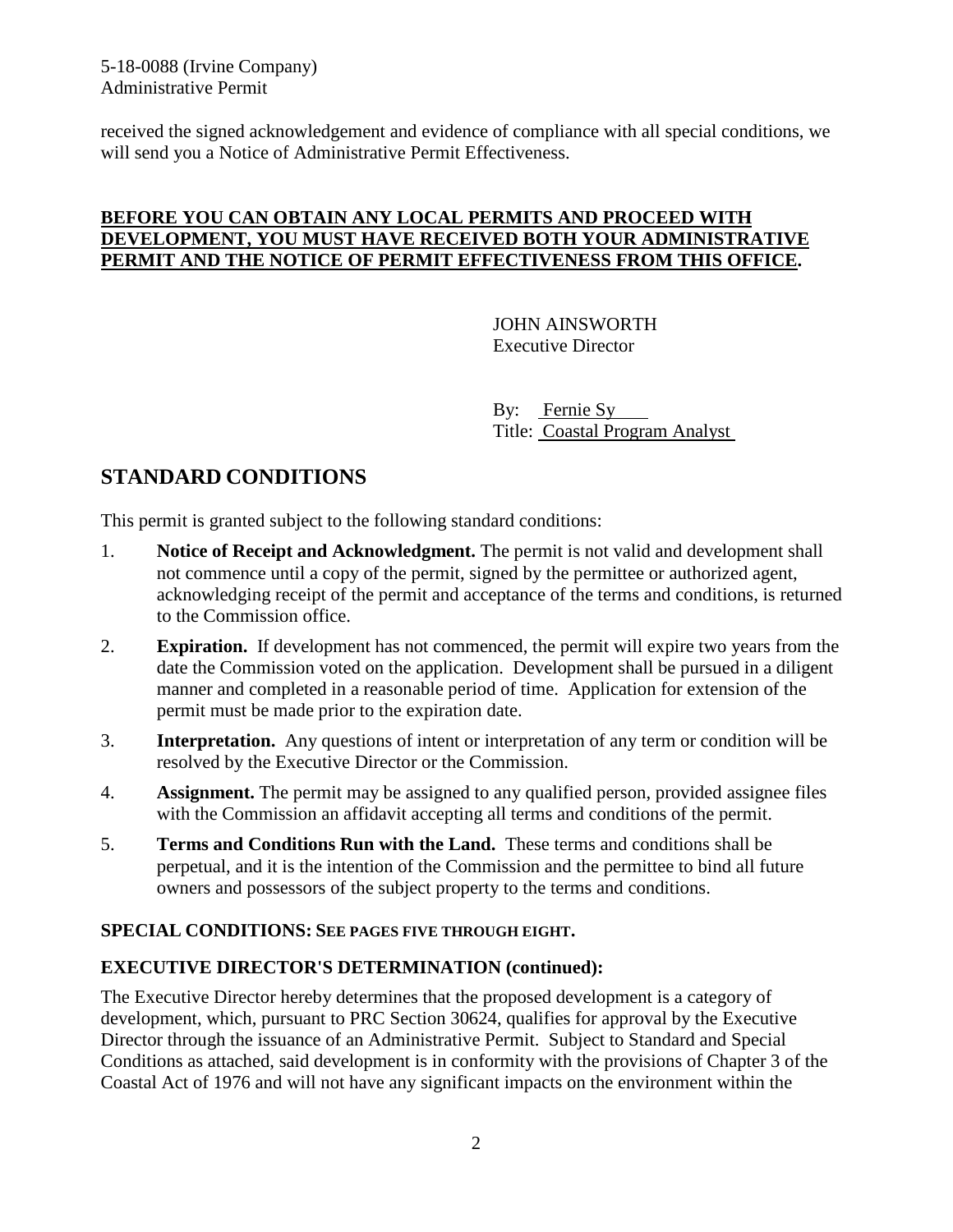meaning of the California Environmental Quality Act. If located between the nearest public road and the sea, this development is in conformity with the public access and public recreation policies of Chapter 3.

## **FINDINGS FOR EXECUTIVE DIRECTOR'S DETERMINATION**

### **A. PROJECT DESCRIPTION**

The applicant proposes to remove and replace the 19,790 square feet of deteriorating dock floats' wood decking portion of the Balboa Yacht Club's dock system/marina. The wood decking is proposed to be replaced with new, pre-treated timber decking in the same location and configuration as the existing decking. In addition, the existing decking fasteners, bumper strips and corner bumpers, dock boxes and power centers, all located on the decking, will be removed and replaced with new decking fasteners, bumper strips and corner bumpers, dock boxes and power centers (**[Exhibit No. 2](https://documents.coastal.ca.gov/reports/2018/5/F5c/F5c-5-2018-exhibits.pdf)**). There are approximately 64 boat slips in the existing dock system/marina, depending on how boats are docked. Currently, the slip sizes range from approximately 30 feet to 90 feet in length, with the majority of the slips falling in the 35 to 40-foot range. The sizes and number of slips will not change. There will be no change to the dock system's footprint, which currently exceeds the City's Pierhead line, but is within the City's Project Line. No bottomdisturbing activities are proposed or will occur. Also, no work will occur on the existing piles or gangways, which will remain in place.

The subject site, the Balboa Yacht Club, is located in Newport Bay at 1801 Bayside Drive in the City of Newport Beach, Orange County (**[Exhibit No. 1](https://documents.coastal.ca.gov/reports/2018/5/F5c/F5c-5-2018-exhibits.pdf)**). The dock system/marina serves the members of the Balboa Yacht Club, a private, members-only facility. There is currently no public access available at the Balboa Yacht Club. The nearest public coastal access is located at the harbor-front public beach approximately 200 feet southwest, adjacent to the Newport Beach Harbor Patrol Station on Bayside Drive, and across the channel along the public walkway circling Balboa Island, as well as along the sandy public beach along the Balboa Peninsula approximately 2,000 feet south of the subject site. Because there is no public access to or along the subject site, the project will not impact public access. However, the public does have access within the waters of Newport Bay surrounding the dock system/marina.

The proposed project is located over submerged land situated between the yacht club and the City Pierhead Line, which is area subject to public trust doctrine in Newport Harbor. **Special Condition No. 2** is imposed stating that the approval of a coastal development permit for the project does not waive any public rights or interest that exist or may exist on the properties and ensures that the public will still have rights to open coastal waters and any other public recreational sites near the project site. The special condition also ensures that the Executive Director's issuance of a permit for the proposed project does not waive any public rights or interest that may exist on the property.

The storage or placement of construction material, debris, or waste in a location where it could be discharged into coastal waters would result in an adverse effect on the marine environment. The proposed project includes measures to help ensure protection of coastal waters and marine resources during construction. Measures proposed include: floating debris shall be removed from the water and disposed of properly, all construction activities shall occur within the designated project footprint, and silt curtains shall be used during pile replacement. The Regional Water Quality Control Board (RWQCB) has determined that the proposed project will not adversely impact water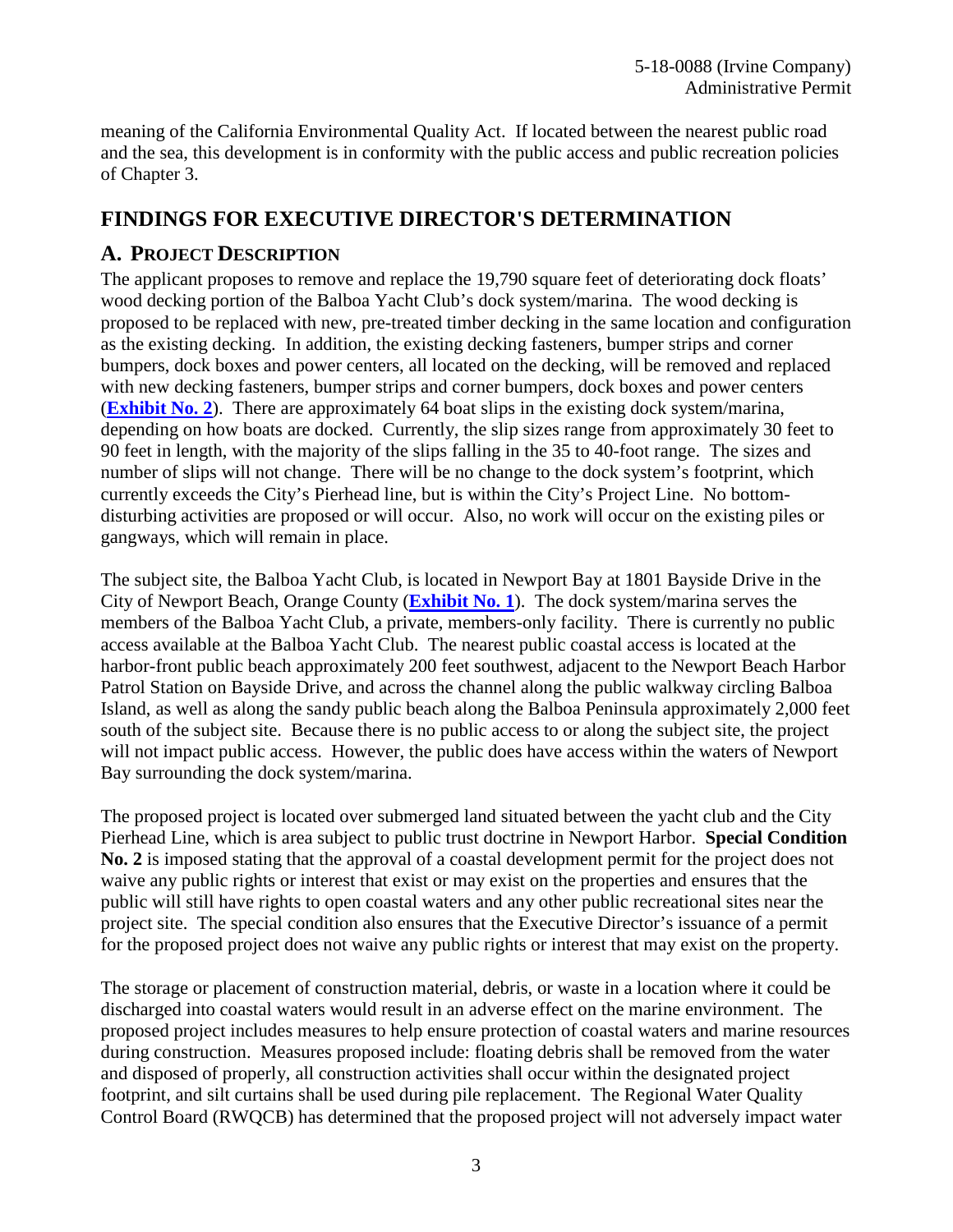#### 5-18-0088 (Irvine Company) Administrative Permit

quality if standard construction methods and materials are used. The applicant has applied for a permit from the U.S. Army Corps of Engineers (USACOE) and the permit is pending coastal development permit approval. To ensure that all impacts (pre- and post- construction) to water quality are minimized, however, and to reduce the potential for construction related impacts on water quality, the Commission imposes **Special Condition No. 1**, which requires, but is not limited to, appropriate storage and handling of construction equipment and materials to minimize the potential of pollutants to enter coastal waters; and the continued use and maintenance of post construction BMPs.

The project as proposed by the applicant does not include any work to the existing piles or the addition of new piles and no bottom-disturbing activity is proposed. Thus, any impacts that might be associated with such activities have not been analyzed as part of this project. If, in the future, any work that includes changes to the existing piles or the addition of new piles or any bottomdisturbing activities are proposed, a separate coastal development permit would be necessary, unless the Executive Director determines that none is legally required. **Special Condition No. 3** clarifies that a separate permit would be needed for such development.

The site has been surveyed by the City of Newport Beach Harbor Resources Division for eelgrass and eelgrass was discovered within 15 feet of the project area. Also in 2016, the City conducted a harbor wide eelgrass survey that also found eelgrass within the project area. However, no adverse impacts to eelgrass are anticipated as the project does not include any in-water construction. Therefore, additional eelgrass surveys are not required in this case.

A pre-construction *Caulerpa taxifolia* survey was completed on May 13, 2015, 2017 as required by the City of Newport Beach Harbor Resources Division and no *Caulerpa taxifolia* was discovered in the project area. However, as the project does not include any in-water construction or bottomdisturbing activities, no additional *Caulerpa taxifolia* survey is required in this case.

The proposed development is located seaward of the mean high tide and is within the Commission's original permit jurisdiction. The standard of review for development within the Commission's original permit jurisdiction is Chapter 3 of the Coastal Act. The City's certified LCP is advisory in nature and may provide guidance for development.

## **B. MARINE RESOURCES**

The proposed recreational boat dock development and its associated structures are an allowable and encouraged marine related use. There are no feasible less environmentally damaging alternatives available. As conditioned, the project will not significantly adversely impact eelgrass beds and will not contribute to the dispersal of the invasive aquatic algae, *Caulerpa taxifolia*. Further, as proposed and conditioned, the project, which is to be used solely for recreational boating purposes, conforms to Sections 30224 and 30233 of the Coastal Act.

# **C. WATER QUALITY**

The proposed work will be occurring on, within, or adjacent to coastal waters. The storage or placement of construction material, debris, or waste in a location where it could be discharged into coastal waters would result in an adverse effect on the marine environment. To reduce the potential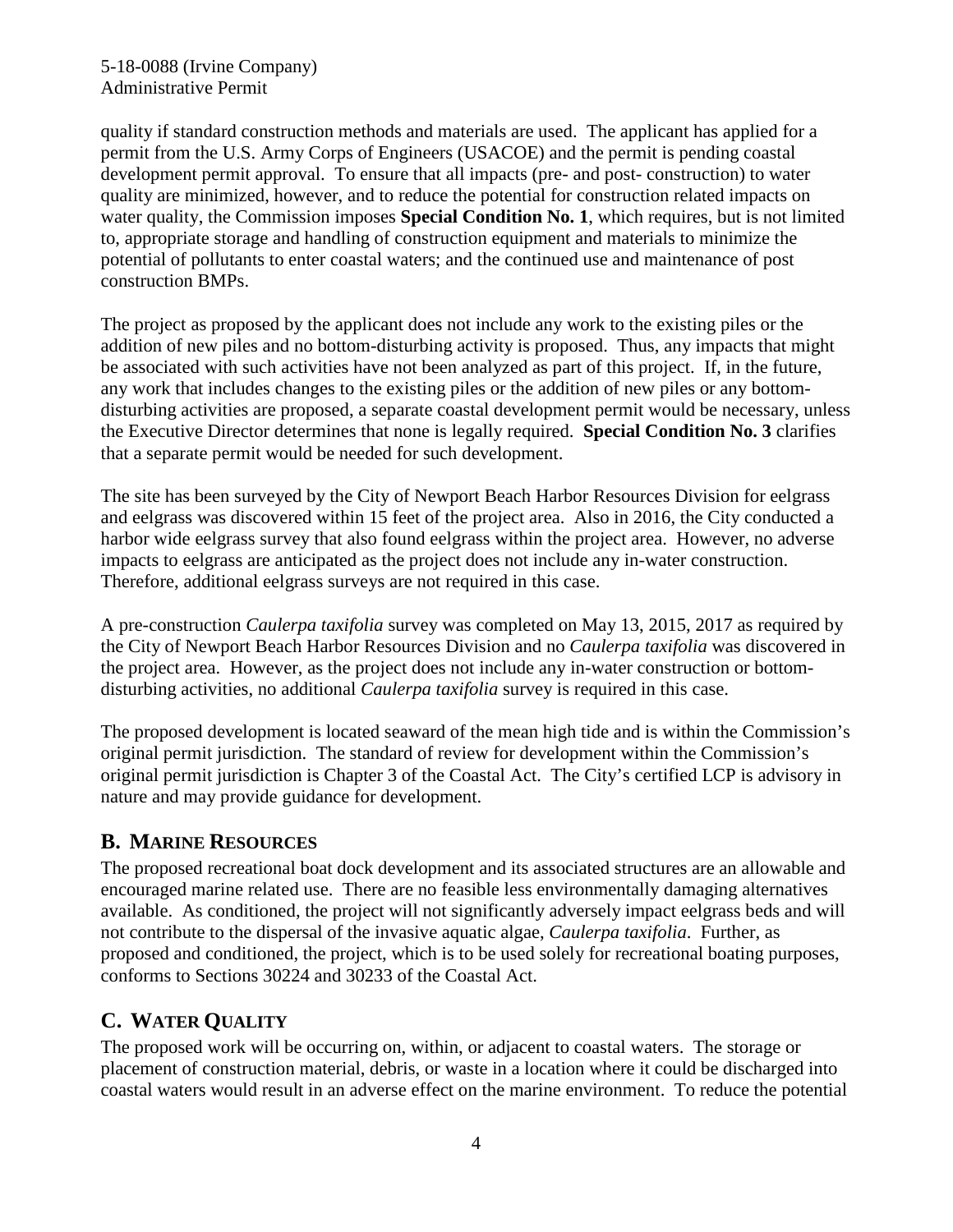for construction related impacts on water quality, the Commission imposes special conditions requiring, but not limited to, the appropriate storage and handling of construction equipment and materials to minimize the potential of pollutants to enter coastal waters. To reduce the potential for post-construction impacts to water quality the Commission requires the continued use and maintenance of post construction BMPs. As conditioned, the Commission finds that the development conforms to Sections 30230 and 30231 of the Coastal Act.

## **D. PUBLIC ACCESS**

The proposed development will not affect the public's ability to gain access to, and/or to make use of, the coast and nearby recreational facilities. Therefore, as proposed the development conforms with Sections 30210 through 30214, Sections 30220 through 30224, and 30252 of the Coastal Act.

## **E. LOCAL COASTAL PROGRAM (LCP)**

The City of Newport Beach LCP was effectively certified on January 13, 2017. The proposed development is located seaward of the mean high tide and is within the Commission's original permit jurisdiction. The standard of review for development within the Commission's original permit jurisdiction is Chapter 3 of the Coastal Act. The City's certified LCP is advisory in nature and may provide guidance for development. As conditioned, the proposed development is consistent with the Chapter 3 policies of the Coastal Act.

## **F. CALIFORNIA ENVIRONMENTAL QUALITY ACT (CEQA)**

As conditioned, there are no feasible alternatives or additional feasible mitigation measures available that would substantially lessen any significant adverse effect that the activity may have on the environment. Therefore, the Commission finds that the proposed project, as conditioned to mitigate the identified impacts, is the least environmentally damaging feasible alternative and can be found consistent with the requirements of the Coastal Act to conform to CEQA.

## **SPECIAL CONDITIONS**

This permit is granted subject to the following special conditions:

### **1. Water Quality**

- A. Construction Responsibilities and Debris Removal
	- (1) No demolition or construction materials, equipment, debris, or waste shall be placed or stored where it may enter sensitive habitat, receiving waters or a storm drain, or be subject to wave, wind, rain or tidal erosion and dispersion;
	- (2) Any and all debris resulting from demolition or construction activities, and any remaining construction material, shall be removed from the project site within 24 hours of completion of the project;
	- (3) Demolition or construction debris and sediment shall be removed from work areas each day that demolition or construction occurs to prevent the accumulation of sediment and other debris that may be discharged into coastal waters;
	- (4) Machinery or construction materials not essential for project improvements will not be allowed at any time in the intertidal zone;
	- (5) If turbid conditions are generated during construction a silt curtain will be utilized to control turbidity;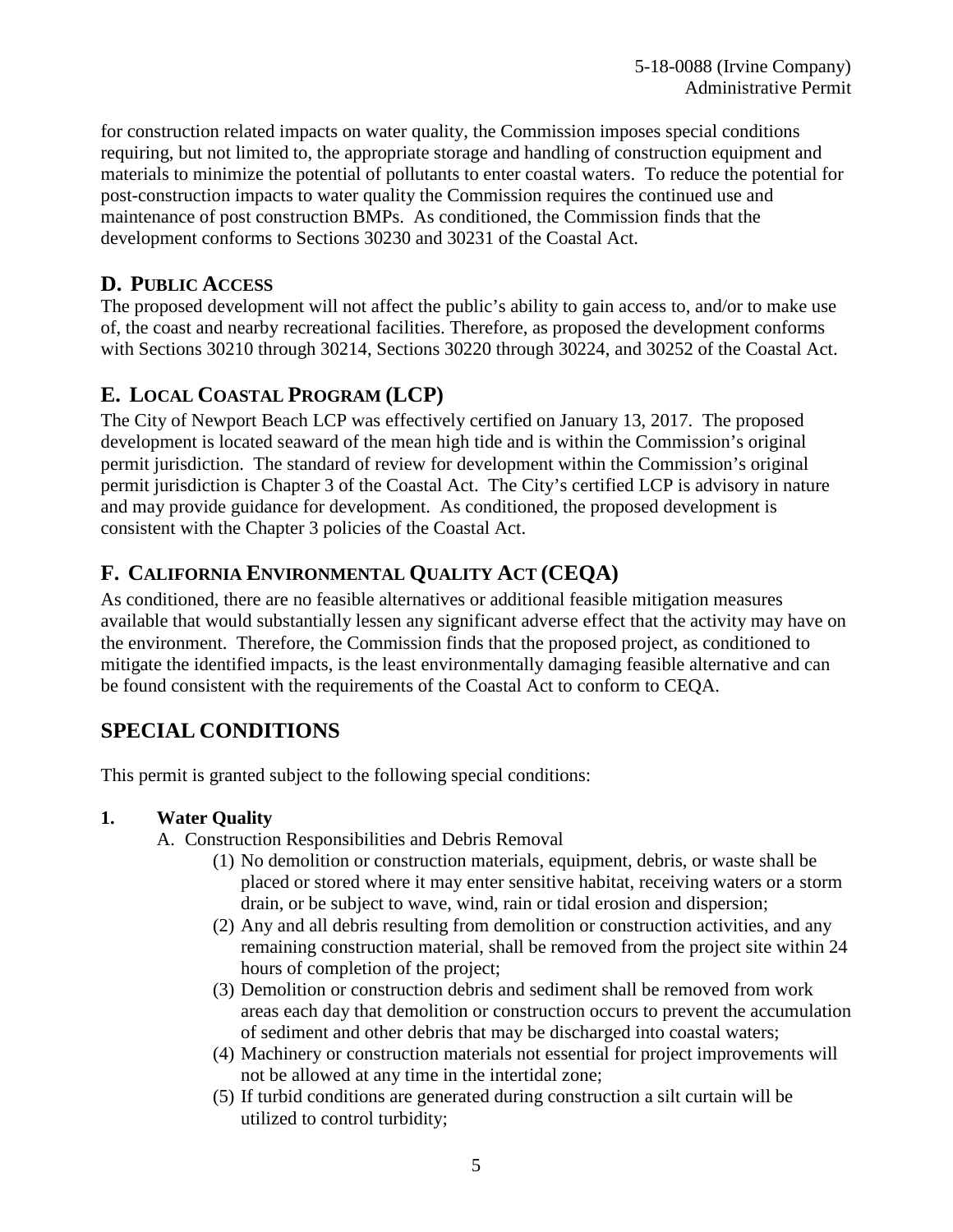- (6) Floating booms will be used to contain debris discharged into coastal waters and any debris discharged will be removed as soon as possible but no later than the end of each day;
- (7) Non buoyant debris discharged into coastal waters will be recovered by divers as soon as possible after loss;
- (8) All trash and debris shall be disposed in the proper trash and recycling receptacles at the end of every construction day;
- (9) The applicant shall provide adequate disposal facilities for solid waste, including excess concrete, produced during demolition or construction;
- (10) Debris shall be disposed of at a legal disposal site or recycled at a recycling facility. If the disposal site is located in the coastal zone, a coastal development permit or an amendment to this permit shall be required before disposal can take place unless the Executive Director determines that no amendment or new permit is legally required;
- (11) All stock piles and construction materials shall be covered, enclosed on all sides, shall be located as far away as possible from drain inlets and any waterway, and shall not be stored in contact with the soil;
- (12) Machinery and equipment shall be maintained and washed in confined areas specifically designed to control runoff. Thinners or solvents shall not be discharged into sanitary or storm sewer systems;
- (13) The discharge of any hazardous materials into any receiving waters shall be prohibited;
- (14) Spill prevention and control measures shall be implemented to ensure the proper handling and storage of petroleum products and other construction materials. Measures shall include a designated fueling and vehicle maintenance area with appropriate berms and protection to prevent any spillage of gasoline or related petroleum products or contact with runoff. The area shall be located as far away from the receiving waters and storm drain inlets as possible;
- (15) Best Management Practices (BMPs) and Good Housekeeping Practices (GHPs) designed to prevent spillage and/or runoff of demolition or construction-related materials, and to contain sediment or contaminants associated with demolition or construction activity, shall be implemented prior to the on-set of such activity; and
- (16) All BMPs shall be maintained in a functional condition throughout the duration of construction activity.
- B. Best Management Practices Program

By acceptance of this permit the applicant agrees that the long-term water-borne berthing of boat(s) in the approved dock and/or boat slip will be managed in a manner that protects water quality pursuant to the implementation of the following BMPs.

- (1) Boat Cleaning and Maintenance Measures:
	- a. In-water top-side and bottom-side boat cleaning shall minimize the discharge of soaps, paints, and debris;
	- b. In-the-water hull scraping or any process that occurs under water that results in the removal of paint from boat hulls shall be prohibited. Only detergents and cleaning components that are designated by the manufacturer as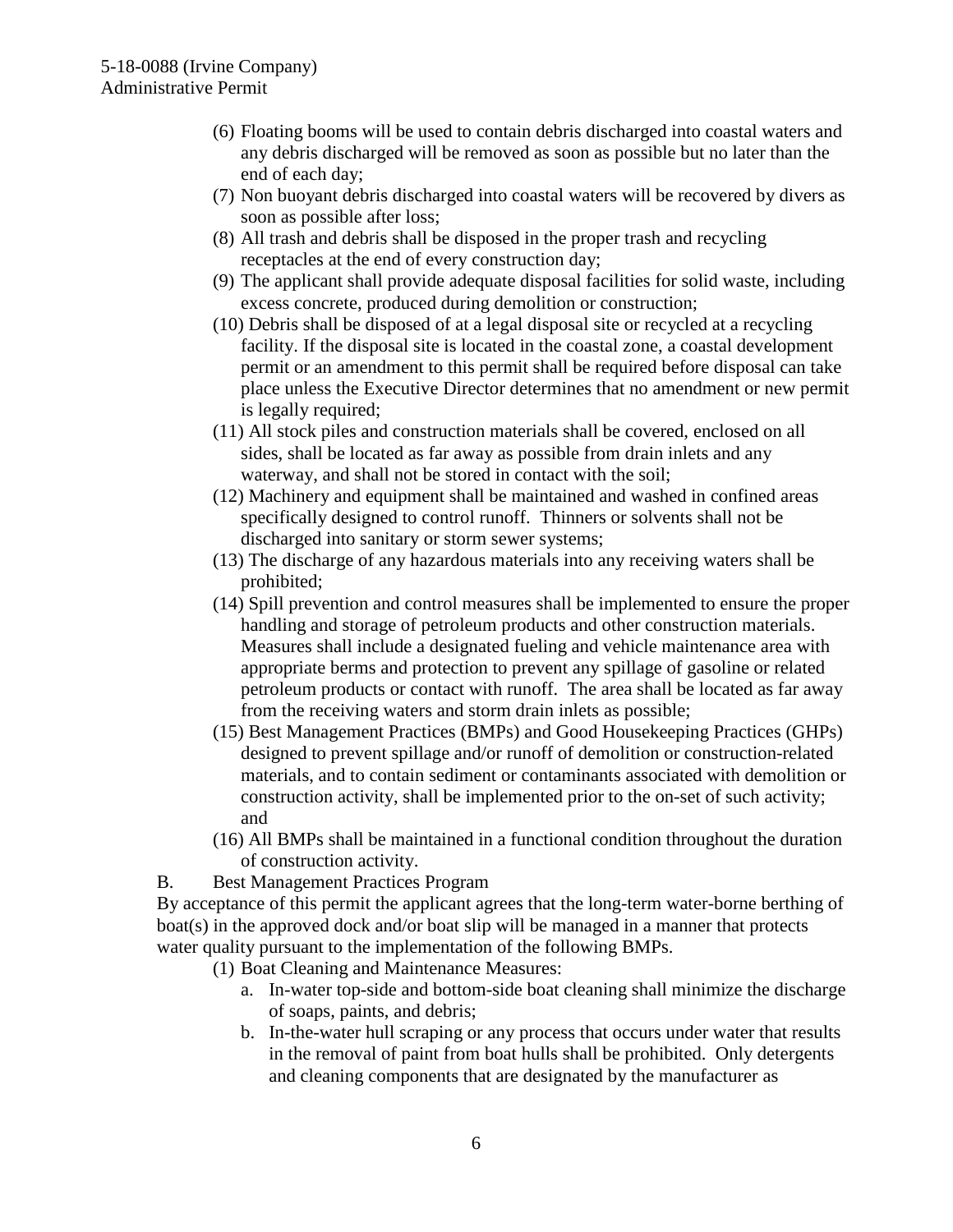phosphate-free and biodegradable shall be used, and the amounts used minimized; and

- c. The applicant shall minimize the use of detergents and boat cleaning and maintenance products containing ammonia, sodium hypochlorite, chlorinated solvents, petroleum distillates or lye.
- (2) Solid and Liquid Waste Management Measures:
	- a. All trash, recyclables, and hazardous wastes or potential water contaminants, including old gasoline or gasoline with water, absorbent materials, oily rags, lead acid batteries, anti-freeze, waste diesel, kerosene and mineral spirits will be disposed of in a proper manner and will not at any time be disposed of in the water or gutter.
- (3) Petroleum Control Management Measures:
	- a. Boaters will practice preventive engine maintenance and will use oil absorbents in the bilge and under the engine to prevent oil and fuel discharges. Oil absorbent materials shall be examined at least once a year and replaced as necessary. Used oil absorbents are hazardous waste in California. Used oil absorbents must therefore be disposed in accordance with hazardous waste disposal regulations. The boaters will regularly inspect and maintain engines, seals, gaskets, lines and hoses in order to prevent oil and fuel spills. The use of soaps that can be discharged by bilge pumps is prohibited;
	- b. If the bilge needs more extensive cleaning (e.g., due to spills of engine fuels, lubricants or other liquid materials), the boaters will use a bilge pump-out facility or steam cleaning services that recover and properly dispose or recycle all contaminated liquids; and
	- c. Bilge cleaners which contain detergents or emulsifiers will not be used for bilge cleaning since they may be discharged to surface waters by the bilge pumps.

### **2. Public Rights**

The approval of this permit shall not constitute a waiver of any public rights that exist or may exist on the property. The permittee shall not use this permit as evidence of a waiver of any public rights that may exist on the property.

**3. Limits of Project.** Consistent with the scope of the project as proposed by the applicant, this permit does not allow any work on piles or any bottom-disturbing activity. Any such work will require a separate coastal development permit.

#### **4. Resource Agencies**

The permittee shall comply with all requirements, requests and mitigation measures from the California Department of Fish and Wildlife, the Regional Water Quality Control Board, the U.S. Army Corps of Engineers, and the U.S. Fish and Wildlife Service with respect to preservation and protection of water quality and marine environment. Any change in the approved project that may be required by the above-stated agencies shall be submitted to the Executive Director in order to determine if the proposed change shall require a permit amendment pursuant to the requirements of the Coastal Act and the California Code of Regulations.